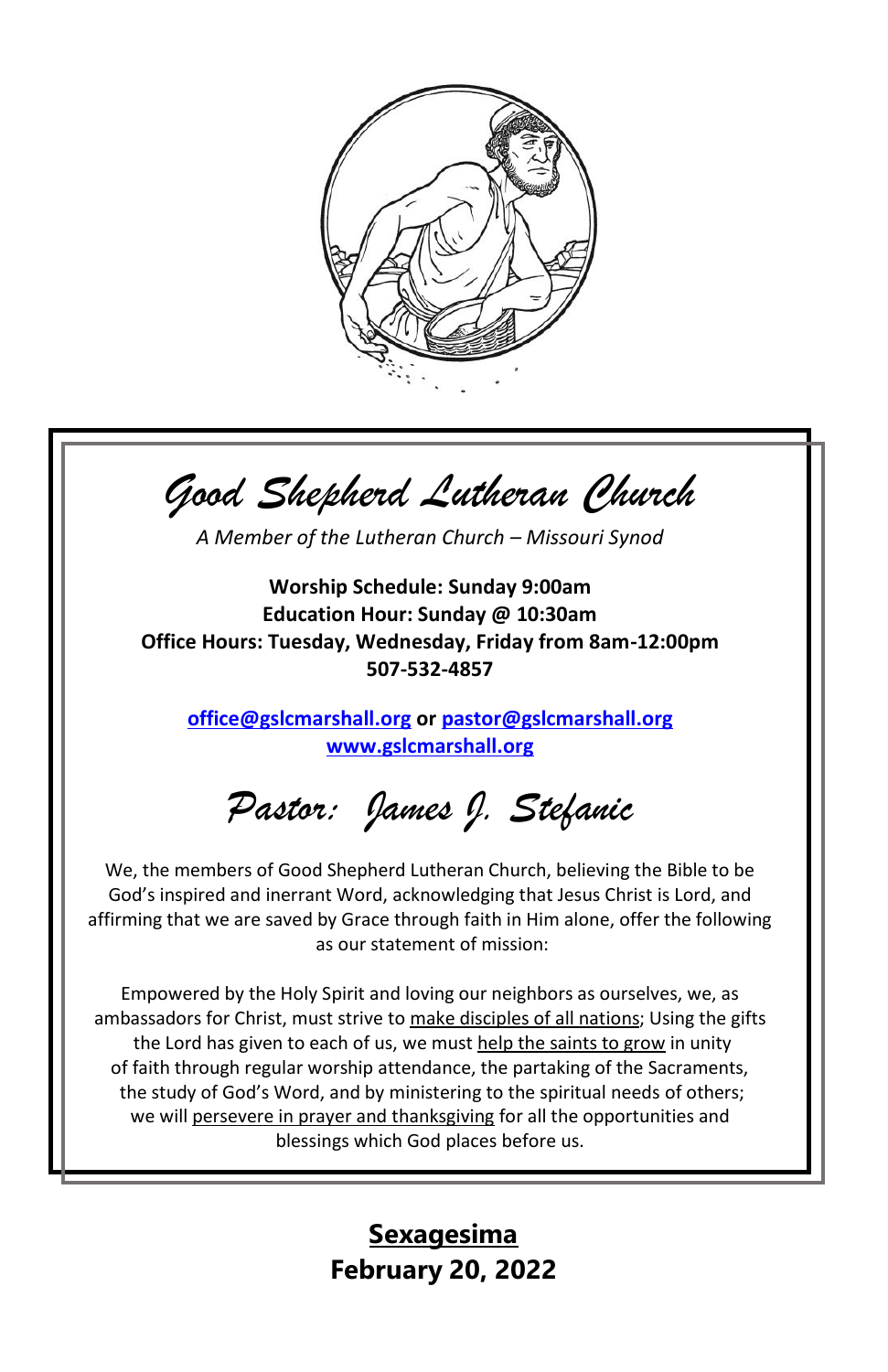Opening Song: "**Praise the Father Praise the Son GSLC 47**

## **Opening Versicles** (common)

- $\boxed{\mathbf{L}}$  This is the day which the Lord has made;
- C **let us rejoice and be glad in it.**
- $\boxed{\mathbf{L}}$  From the rising of the sun to its setting,
- C **the name of the Lord is to be praised.**
- $\Box$  Better is one day in Your courts than a thousand elsewhere;
- C **I would rather be a doorkeeper in the house of my God than dwell in the tents of the wicked.**
- **L** Make me to know Your ways, O Lord.
- C **Teach me Your paths.**
- **L** Sanctify us in Your truth.
- C **Your Word is truth.**
- $\boxed{\mathbf{L}}$  From the rising of the sun to its setting,
- C **the name of the Lord is to be praised.**
- C **Glory be to the Father and to the Son and to the Holy Spirit; as it was in the beginning, is now, and will be forever. Amen.**

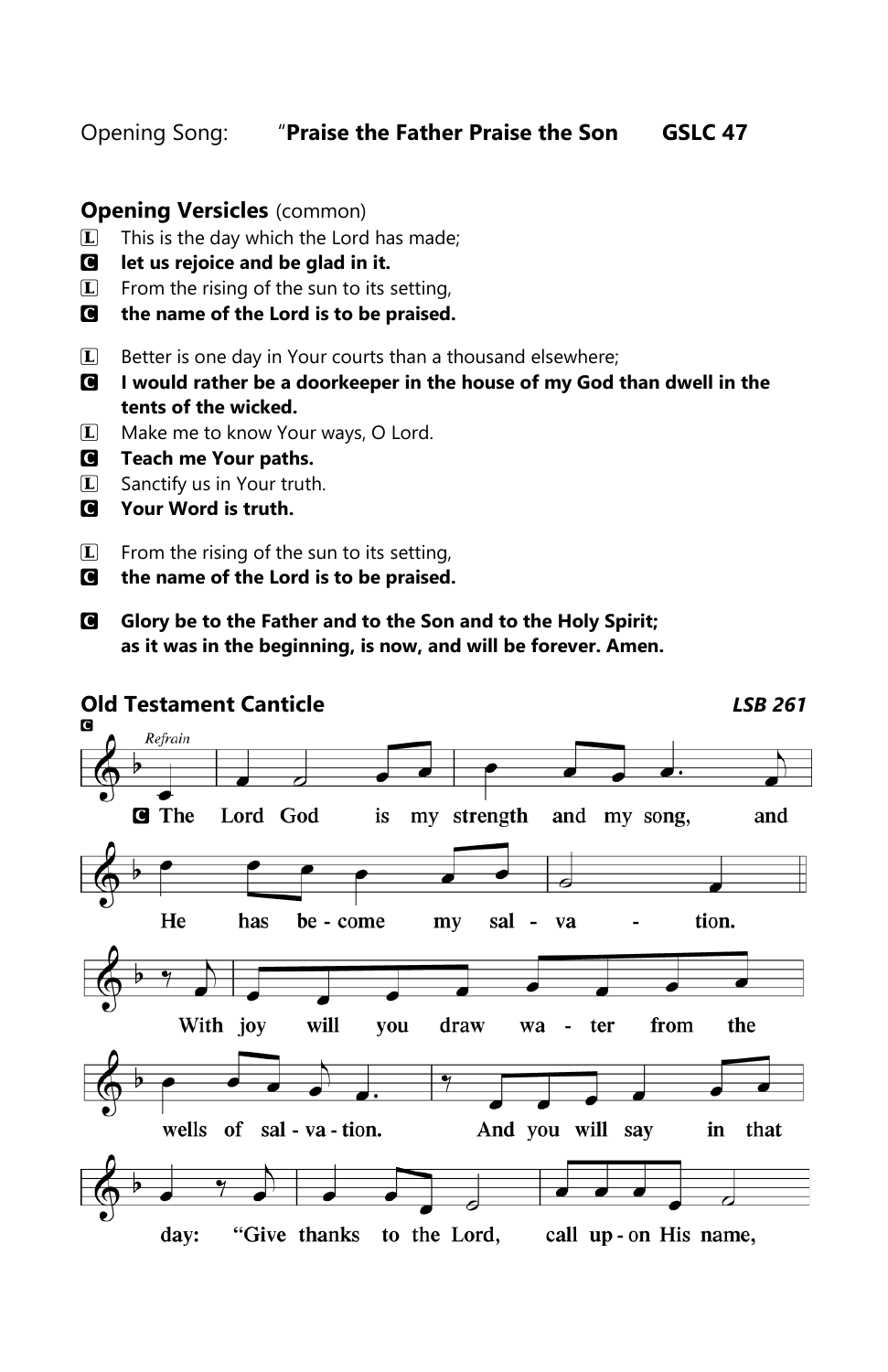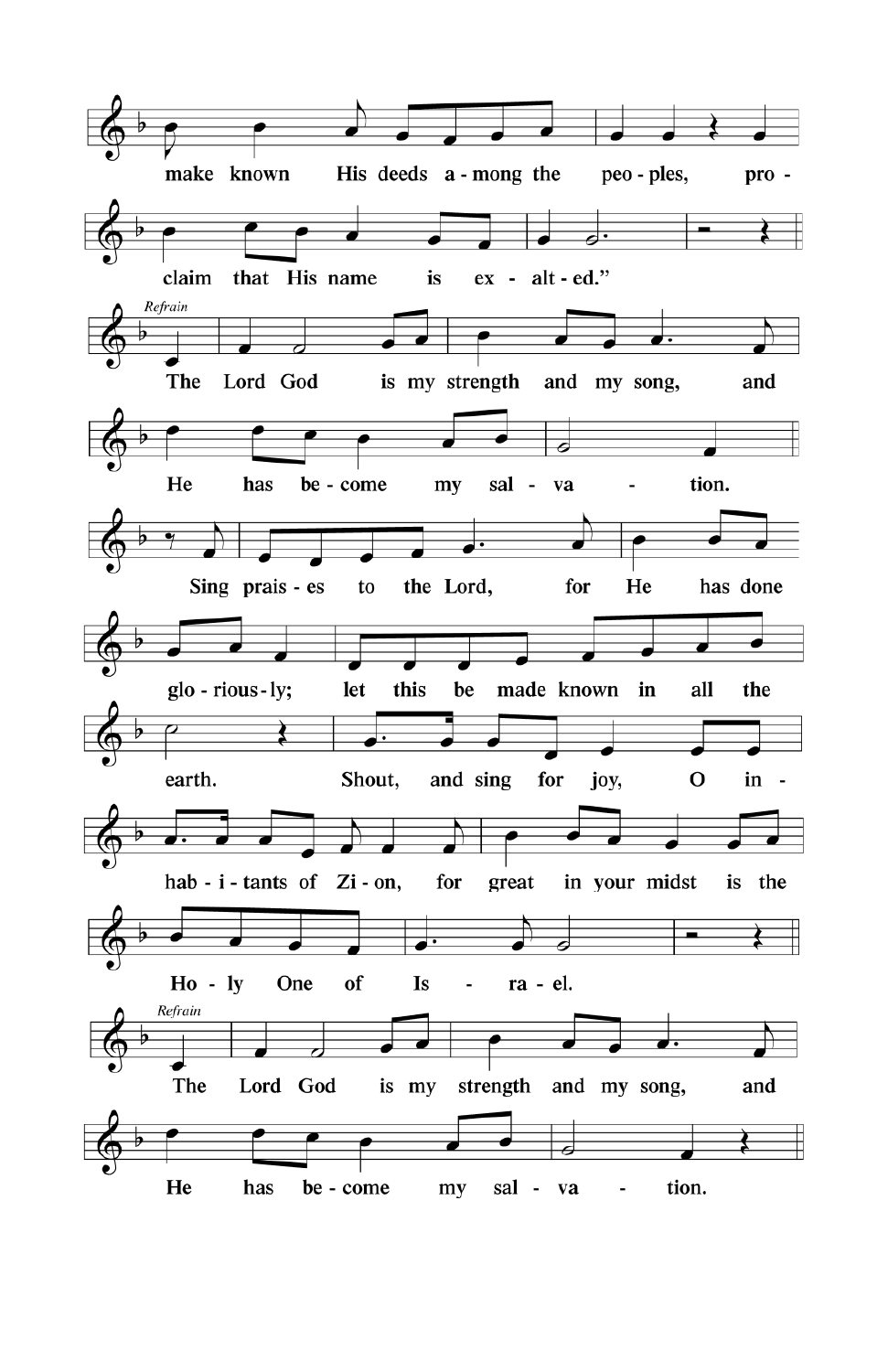

# **Children's Message**

# **Readings from Holy Scripture**

# Old Testament: **Isaiah 55:10-13**

# **Psalm 84 (antiphon v.4)**

<sup>4</sup>Blessèd are those who dwell in your house, ever singing your praise! <sup>1</sup>How lovely is your dwelling place, O LORD of hosts! **<sup>2</sup>My soul longs, yes, faints for the courts of the LORD; my heart and flesh sing for joy to the living God.**  $3$ Even the sparrow finds a home, and the swallow a nest for herself, where she may lay her young, at your altars, O LORD of hosts, my King and my God.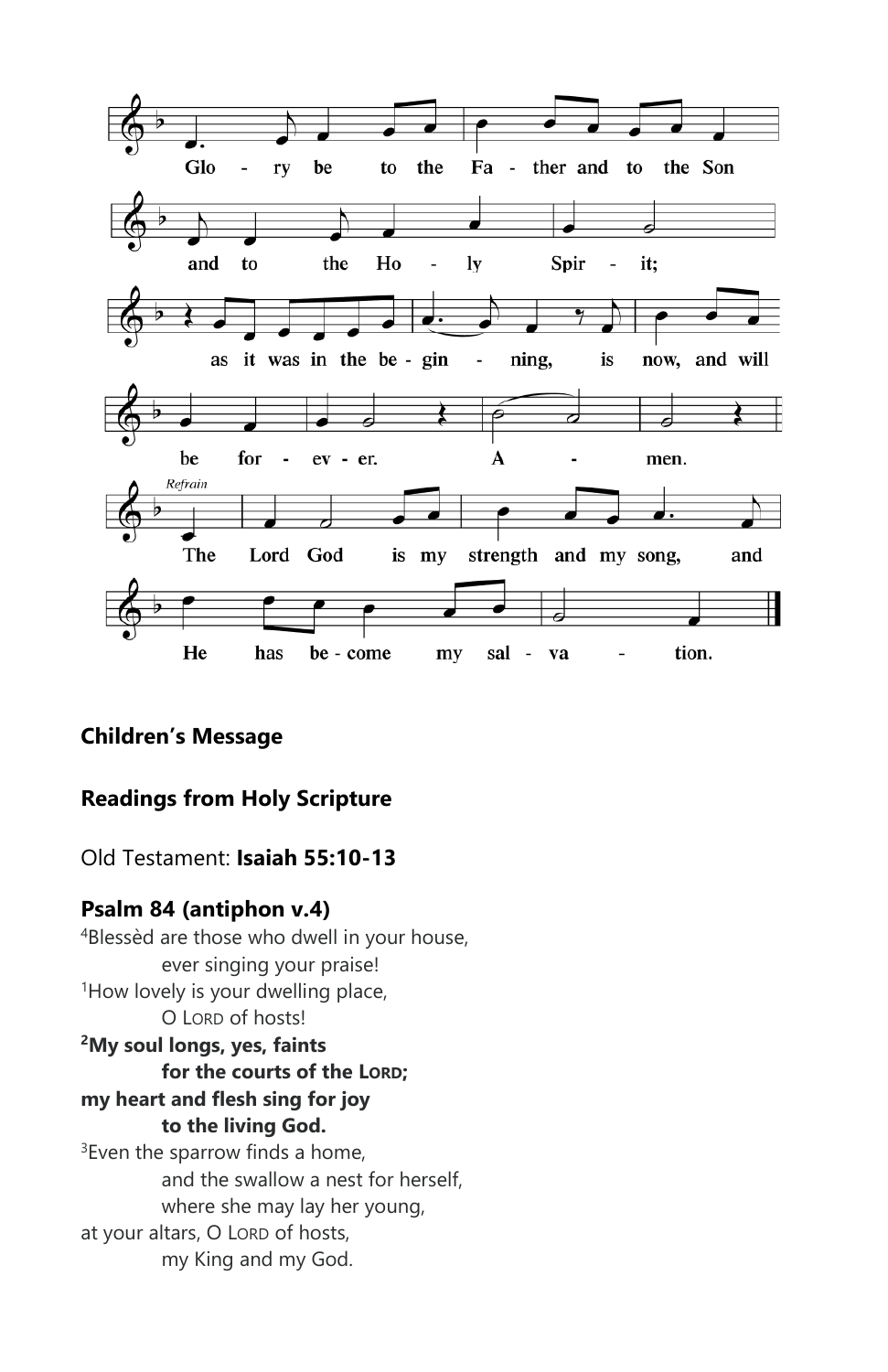**<sup>4</sup>Blessèd are those who dwell in your house, ever singing your praise!** <sup>5</sup>Blessèd are those whose strength is in you, in whose heart are the highways to Zion. **<sup>6</sup>As they go through the Valley of Baca they make it a place of springs; the early rain also covers it with pools.** <sup>7</sup>They go from strength to strength; each one appears before God in Zion. **<sup>8</sup>O LORD God of hosts, hear my prayer; give ear, O God of Jacob!** <sup>9</sup>Behold our shield, O God; look on the face of your anointed! **<sup>10</sup>For a day in your courts is better than a thousand elsewhere. I would rather be a doorkeeper in the house of my God than dwell in the tents of wickedness.** <sup>11</sup>For the LORD God is a sun and shield; the LORD bestows favor and honor. No good thing does he withhold from those who walk uprightly. **<sup>12</sup>O LORD of hosts, blessèd is the one who trusts in you! Glory be to the Father and | to the Son\* and to the Holy | Spirit; as it was in the be- | ginning,\* is now, and will be forever. | Amen.**  <sup>4</sup>Blessèd are those who dwell in your house, ever singing your praise!

Epistle: **2 Corinthians 11:19—12:9**

Holy Gospel: **Luke 8:4-15**

# **Responsory** (common)

- $\left| \mathbf{I} \right|$  Forever, O Lord, Your Word is firmly set in the heavens.
- C **Lord, I love the habitation of Your house and the place where Your glory dwells.**
- $\Box$  Blessed are those who hear the Word of God and keep it.
- C **Lord, I love the habitation of Your house and the place where Your glory dwells.**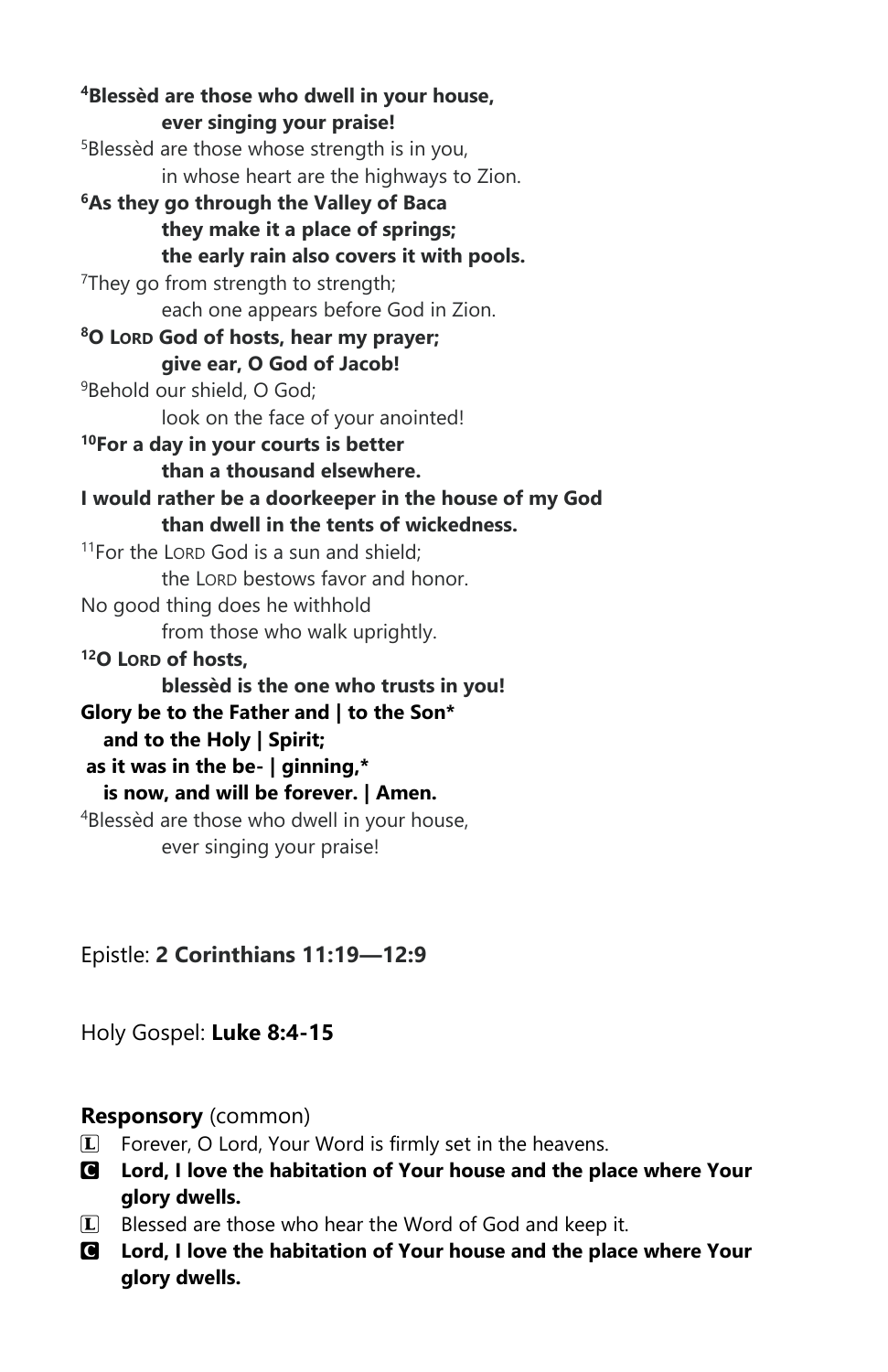- **L** Glory be to the Father and to the Son and to the Holy Spirit.
- C **Lord, I love the habitation of Your house and the place where Your glory dwells.**

### **Ten Commandments**

C **You shall have no other gods. You shall not misuse the name of the Lord your God. Remember the Sabbath day by keeping it holy. Honor your father and your mother. You shall not murder. You shall not commit adultery. You shall not steal. You shall not give false testimony against your neighbor. You shall not covet your neighbor's house. You shall not covet your neighbor's wife, or his manservant or maidservant, his ox or donkey, or anything that belongs to your neighbor.**

## **Apostles' Creed**

C **I believe in God, the Father Almighty, maker of heaven and earth. And in Jesus Christ, His only Son, our Lord, who was conceived by the Holy Spirit, born of the virgin Mary, suffered under Pontius Pilate, was crucified, died and was buried. He descended into hell. The third day He rose again from the dead. He ascended into heaven and sits at the right hand of God the Father Almighty. From thence He will come to judge the living and the dead. I believe in the Holy Spirit, the holy Christian Church, the communion of saints, the forgiveness of sins, the resurrection of the body, and the life** T **everlasting. Amen.**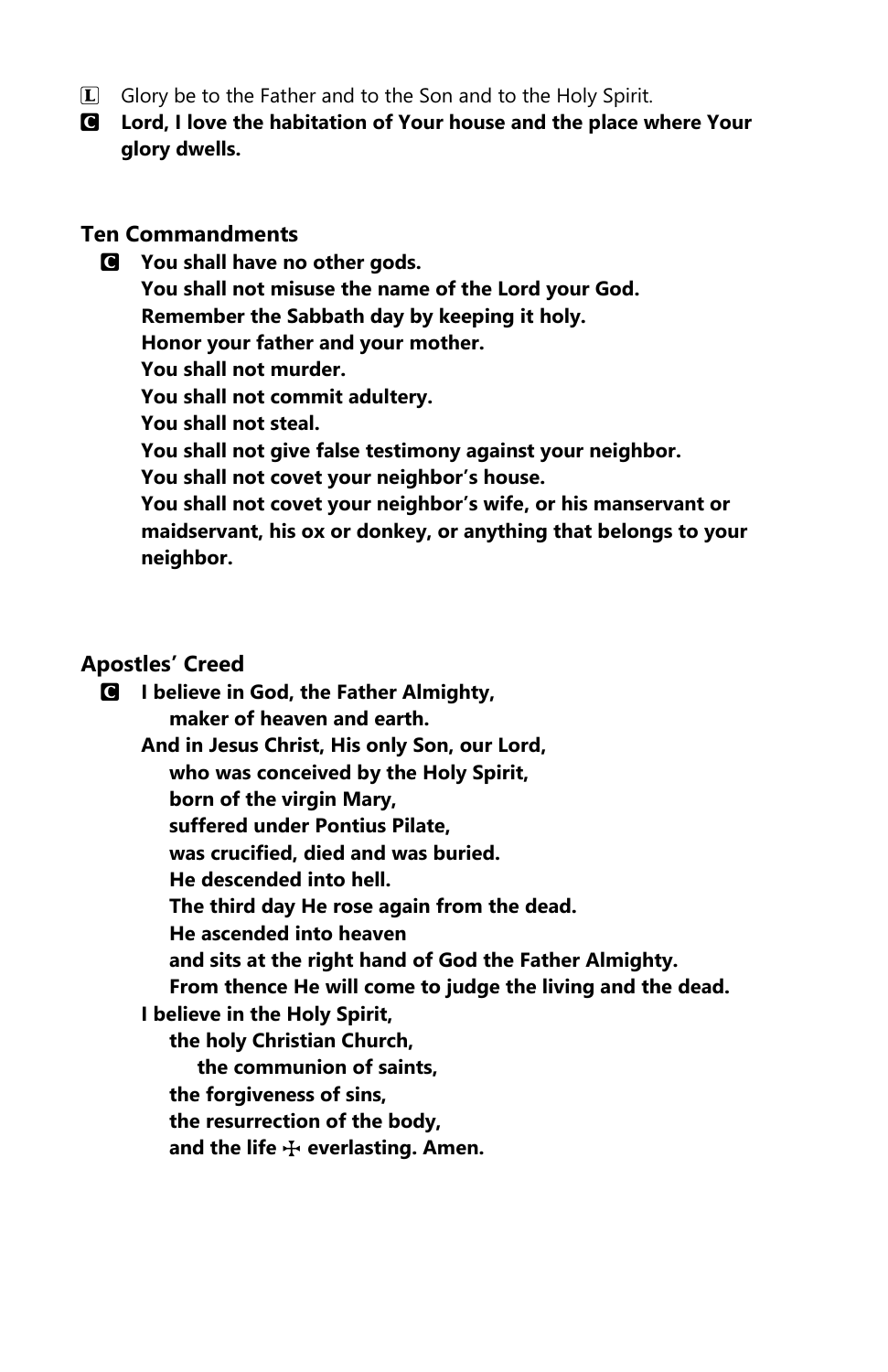## **Lord's Prayer**

C **Our Father who art in heaven, hallowed be Thy name, Thy kingdom come, Thy will be done on earth as it is in heaven; give us this day our daily bread; and forgive us our trespasses as we forgive those who trespass against us; and lead us not into temptation, but deliver us from evil. For Thine is the kingdom and the power and the glory forever and ever. Amen.**

# **Confession How Christians Should Be Taught To Confess**

*What is Confession*

Confession has two parts. First, that we confess our sins, and second, that we receive absolution, that is, forgiveness, from the pastor as from God Himself, not doubting, but firmly believing that by it our sins are forgiven before God in heaven.

# **Sermon**

# **Sermon Hymn**: **"May God Bestow On Us His Grace" LSB 823**

## **Prayer** *LSB 265*

- $\Box$  In peace let us pray to the Lord:
- C **Lord, have mercy.**
- $I$  For the gift of divine peace and of pardon, with all our heart and with all our mind, let us pray to the Lord:
- C **Lord, have mercy.**
- L For the holy Christian Church, here and scattered throughout the world, and for the proclamation of the Gospel and the calling of all to faith, let us pray to the Lord:
- C **Lord, have mercy.**
- L For this nation, for our cities and communities, and for the common welfare of us all, let us pray to the Lord:
- C **Lord, have mercy.**
- $I$  For seasonable weather and for the fruitfulness of the earth, let us pray to the Lord: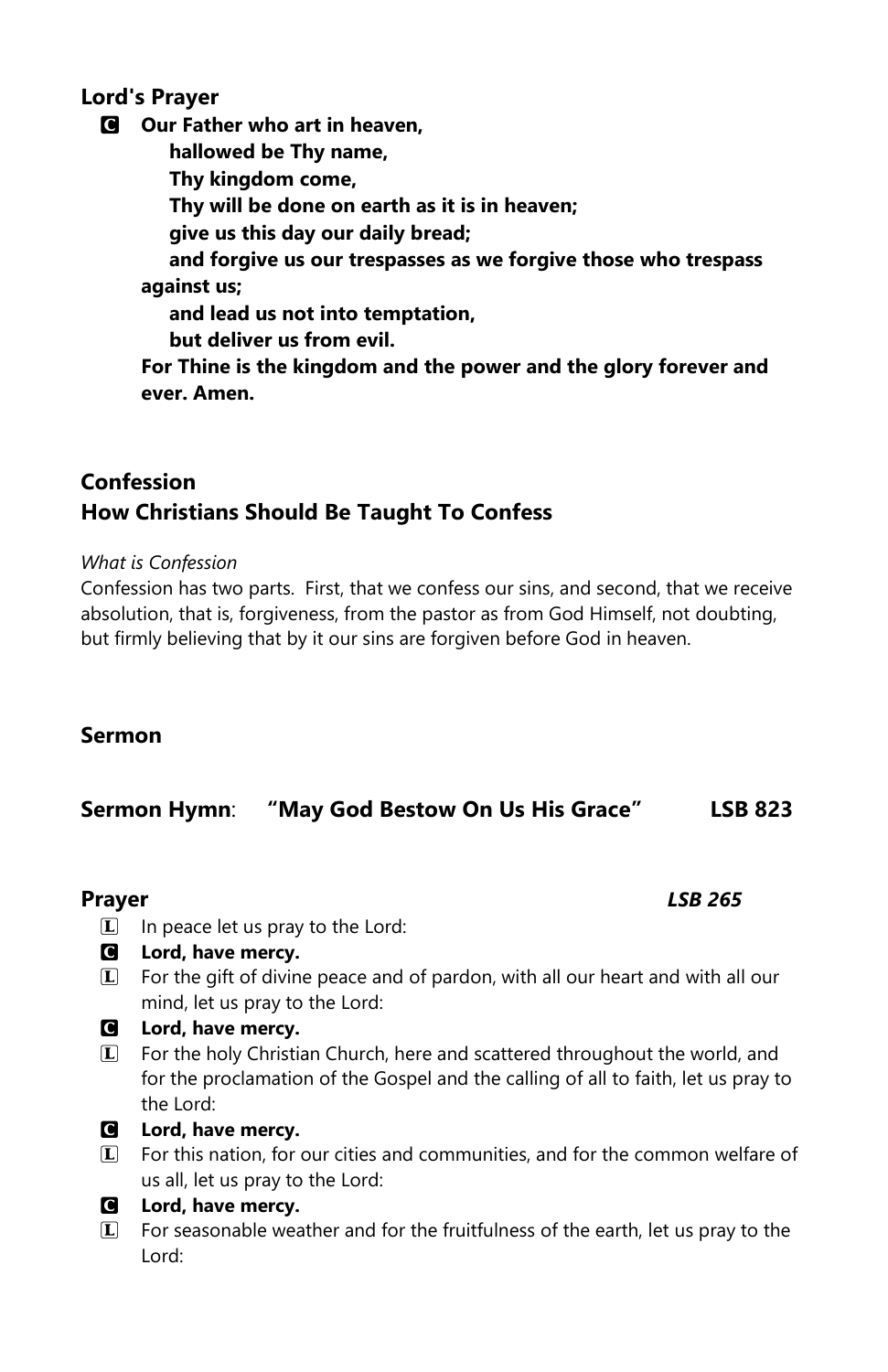#### C **Lord, have mercy.**

- L For those who labor, for those whose work is difficult or dangerous, and for all who travel, let us pray to the Lord:
- C **Lord, have mercy.**
- $\Box$  For all those in need, for the hungry and homeless, for the widowed and orphaned, and for all those in prison, let us pray to the Lord:

## C **Lord, have mercy.**

- $I$  For the sick and dying and for all those who care for them, let us pray to the Lord:
- C **Lord, have mercy.**
- L For . . . *[additional bids for prayer may be inserted here]* . . . let us pray to the Lord:
- C **Lord, have mercy.**
- $I$  Finally, for these and for all our needs of body and soul, let us pray to the Lord:
- C **Lord, have mercy. Christ, have mercy. Lord, have mercy.**

# **Collect of the Day**

L O God, the strength of all who put their trust in You, mercifully grant that by Your power we may be defended against all adversity; through Jesus Christ, Your Son, our Lord, who lives and reigns with You and the Holy Spirit, one God, now and forever.

C **Amen.**

# **Collect for the Word**

- L Blessed Lord, You have caused all Holy Scriptures to be written for our learning. Grant that we may so hear them, read, mark, learn, and take them to heart that, by the patience and comfort of Your holy Word, we may embrace and ever hold fast the blessed hope of everlasting life; through Jesus Christ, Your Son, our Lord, who lives and reigns with You and the Holy Spirit, one God, now and forever.
- C **Amen.**

## **Morning Prayer**

C **I thank You, my heavenly Father, through Jesus Christ, Your dear Son, that You have kept me this night from all harm and danger; and I pray that You would keep me this day also from sin and every evil, that all my doings and life may please You. For into Your hands I commend myself, my body and soul, and all things. Let Your holy angel be with me, that the evil foe may have no power over me. Amen.** 

| <b>Alternate NT Canticle:</b> | "There Is A Redeemer" | GSLC 13 |
|-------------------------------|-----------------------|---------|
|-------------------------------|-----------------------|---------|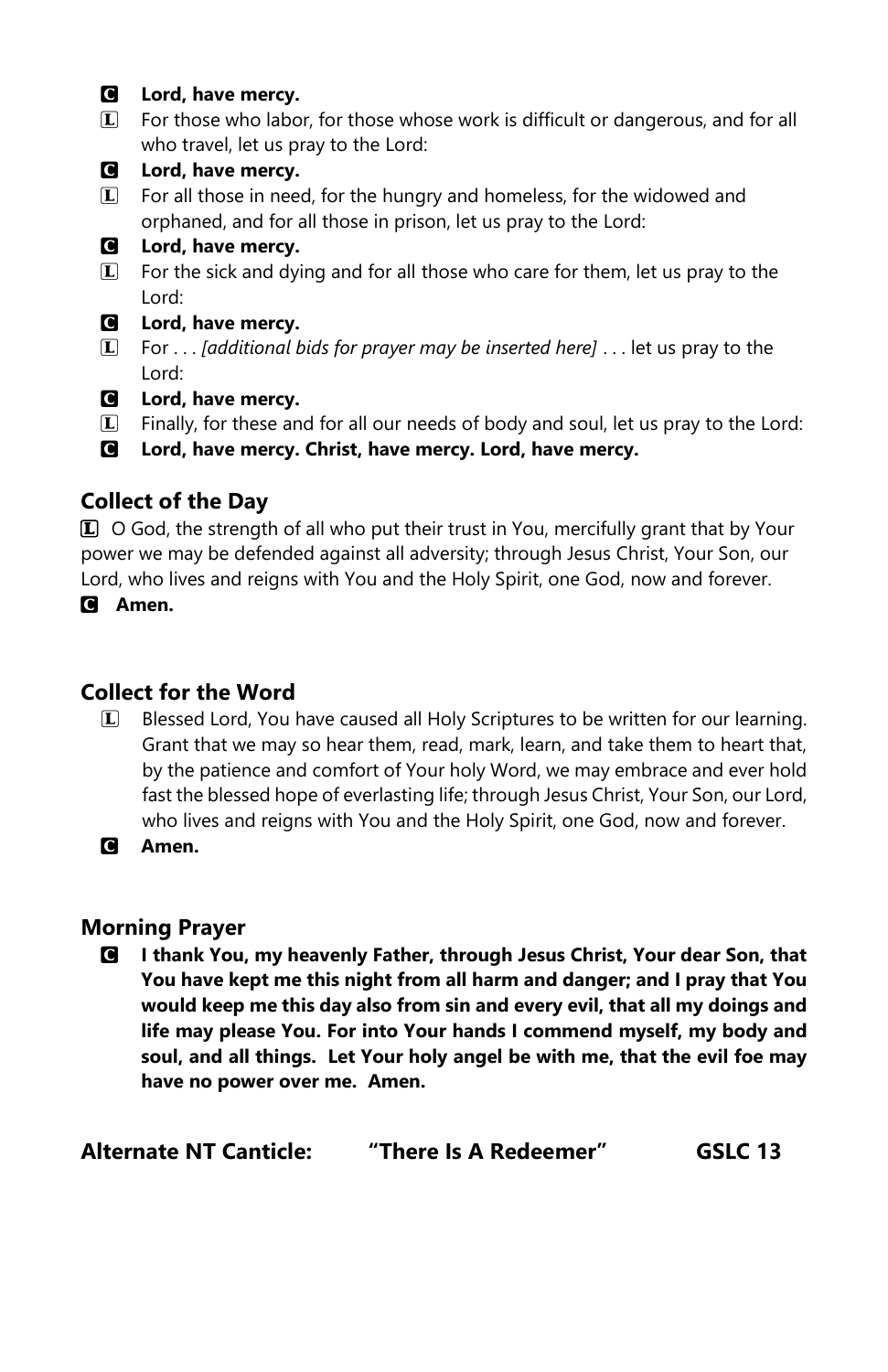## **Blessing**

- L Let us bless the Lord.
- C **Thanks be to God.**
- L The almighty and merciful Lord, the Father, the T Son, and the Holy Spirit, bless and preserve you.
- C **Amen.**

## Closing Song: **"This Is Amazing Grace" GSLC 63**

Acknowledgments

Service of Prayer and Preaching from Lutheran Service Book. Unless otherwise indicated, all scripture quotations are from *The Holy Bible, English Standard Version*, copyright © 2001 by Crossway Bibles, a division of Good News Publishers. Used by permission. All rights reserved. Created by Lutheran Service Builder © 2006 Concordia Publishing House.

But where there is to be true prayer, there must be utter earnestness. We must feel our need, the distress that drives and impels us to cry out. Then prayer will come spontaneously, as it should, and no one will need to be taught how to prepare for it or how to create the proper devotion. This need, however, that ought to concern us – ours, and everyone else's – is something you will find richly enough in the Lord's Prayer. Therefore it may serve to remind us and impress upon our hearts that we not neglect to pray. For we are all lacking plenty of things: all that is missing is that we do not feel or see them. God therefore wants you to lament and express that your needs and concerns, not because he is unaware of them, but in order that you may kindle your heart to stronger and greater desire and open and spread your apron wide to receive many things.

*The Book of Concord* – The Lord's Prayer, 26-27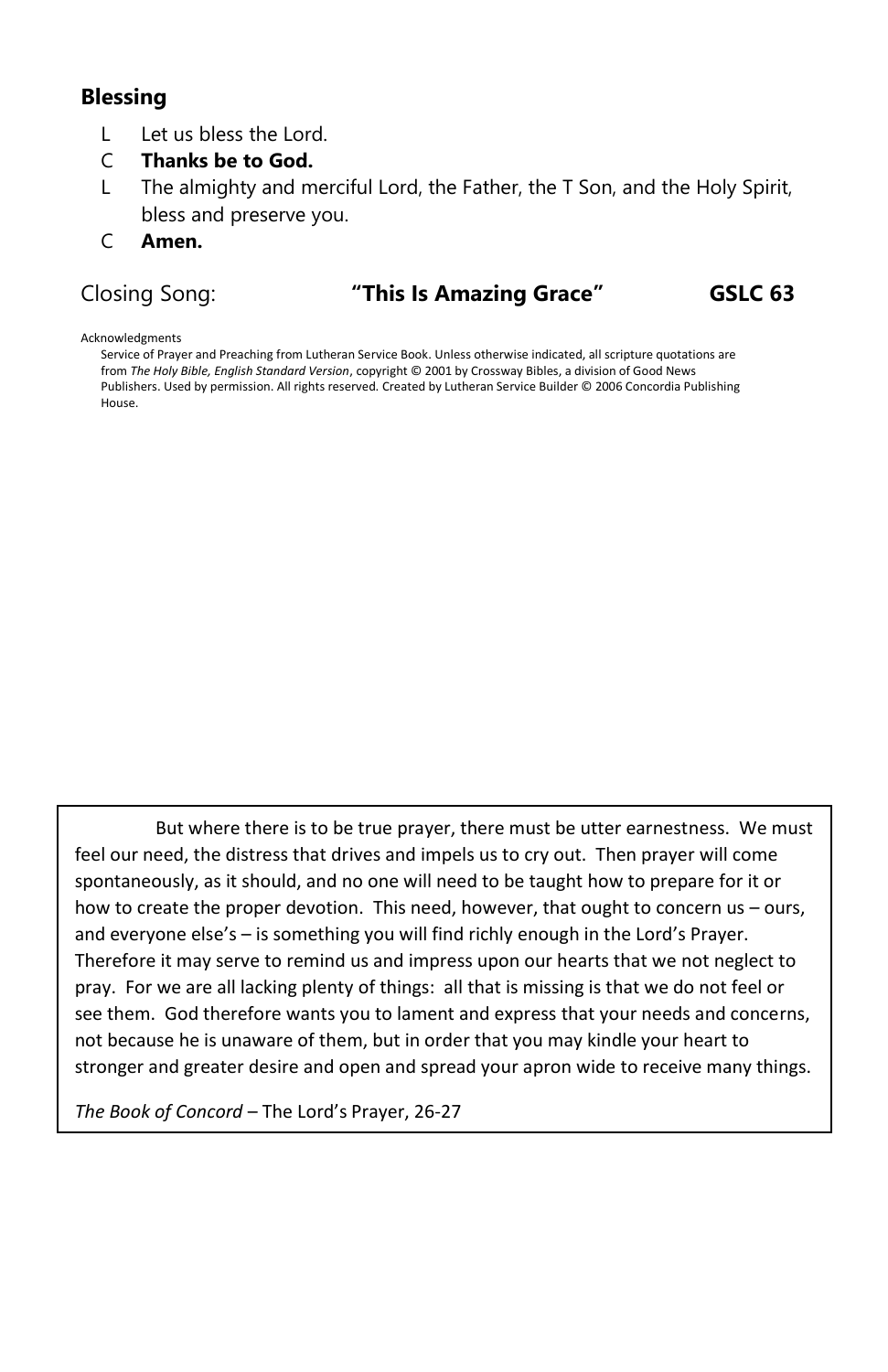## **Those Serving today and next week February 20 & February 27**

## **2/20**

**Music:** Praise Band **Elder:** Darwin Leek **Acolyte:** Grant Lingl **Ushers:** Scott Peterson & Augie Sturrock **Counters:** Peggy Peterson **Servers:** Brockman's

## **2/27**

**Music:** Beth Steuck **Elder:** Darwin Leek **Acolyte:** Alex sturrock **Ushers:** Scott Peterson & Augie Sturrock **Counters:** Randy Thordson **Servers:** N/A

> **Attendance for Sunday, February 13, 2022:** Worship Service: **89** Communicants: **61**

**This Week at Good Shepherd 2/20 – 2/27**

**Sunday**  9am –Service of Prayer & Preaching – PRAISE BAND 10:30am – Education Hour

## **Monday**

**Tuesday** 7pm – AA Meeting

**Wednesday** 7am – Men's Bible Study 5:30pm – Confirmation 6:00 - Chimes

**Thursday** Pastor's Day Off/Church Office Closed

## **Friday**

**Saturday** 7:30am – Men's Book Study

**Sunday** 9am – Divine Service III 10:30am – Education Hour

*Pastor, what is the significance of the Versicle of the Collect for Peace?*

It gives expression to the security and peace which characterize those who have committed all their interests into God's hands, and who know that they are for ever save, let the coming night bring what it may.

*Why is the Collect for Peace appointed to be read at the close of the Prayers?*

Just as the collect for Grace is the most appropriate at the close of Matins, before the Christian goes forth to the day's toils, temptations and dangers, so the Collect for Peace is the most appropriate a the close of Vespers, when the day is over and its work and battles are done. At the beginning of the day we need god's grace for all that is before us; at its close we need His Peace – that peace which the world, not left behind, was not able to give.

An Explanation of the Service Proper: The Office of the Word, The Service: Vespers – 249-250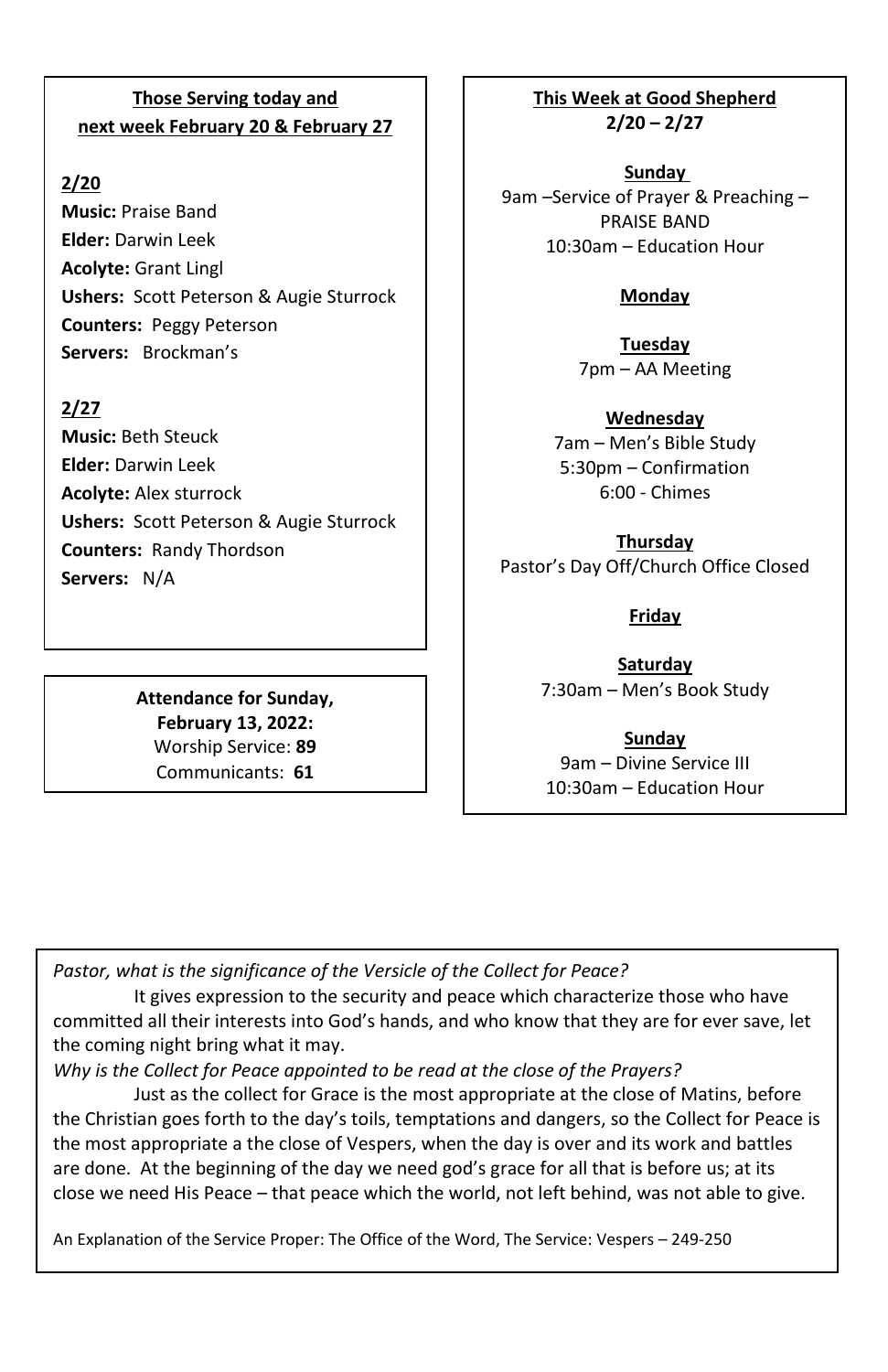# **The Congregation at Prayer**

#### **How to use this bulletin for daily prayer all week long.**

*Reading God's Word and offering up our prayers to God should be part of our daily routine. Below is an outline for a simple daily devotion.*

*Also included is a portion of the Small Catechism for the week and the prayers of our parish.*

Invocation: **In the name of the Father, and of the Son, and of the Holy Spirit. Amen.** Introit: **Bulletin Insert**

- Learn by Heart Bible Verses: **Psalm 139:13-14; James 5:19-20**
- Catechism: **The Sacrament of Holy Baptism: Fourth:** *Where is this written?*

## Daily Readings:

Sunday: **Job 15:1-23, 30-35; John 6:60-71** Monday: **Job 16:1-22; John 7:1-13** Tuesday: **Job 17:1-16; John 7:14-31** Wednesday: **Job 18:1-21; John 7:32-53** Thursday: **Job 19:1-12, 21-27; John 8:1-20** Friday: **Job 20:1-23, 29; John 8:21-38** Saturday: **Job 21:1-21; Job 21:22-30:15; John 8:39-59**

Readings for next Sunday: **1 Sam. 16:1-13 or Is. 35:3-7; 1 Cor. 13:1-13; Luke 18:31-43**

## IN OUR PRAYERS THIS WEEK:

- **Birthdays:** Augie Sturrock 2/21; Kerry Kerr 2/22; Marie Dorschner-Holland 2/26
- **Sickness/Illness/Recovery:** Rev. Carl Berner; Anita Johnson, sister of Kathy Brockberg; Marge Meffert, sister-in-law of Mary Meffert; Carolyn Bayerkohler; Carol Nienkirk; Joanne Christoffer; Diane, Aunt of Lisa Haen; Jon Gullickson; Lorraine Gullickson; David Sturrock; Floyd Brecheisen, brother of Gay Brockberg; Shirlene Schwab; Ruth Timm; Jon Gerken; Jean Peirce; Esther Schrunk; Karen Geske; Hester, sister of David Sturrock; Tobias Haugen, grandson of Mavis Ochsendorf; Del Determan, friend of the Pratts; Larry Pratt; Joshua Grau, godson of Mary Meffert; Bonnie, mother of Lisa Haen
- **With child:** Tazerine Whitney, daughter-in-law of Carrie Davis; Becca Sampers, niece of Carrie Davis
- **Family of:** Bob Meffert

#### HYMN OF THE MONTH: **"Let Us Ever Walk with Jesus" LSB #685**

#### COLLECT **(Bulletin Insert)**

NICENE CREED

LORD'S PRAYER

BLESSING: **The almighty and most merciful God, Father, Son, and Holy Spirit, bless and preserve us. Amen.**